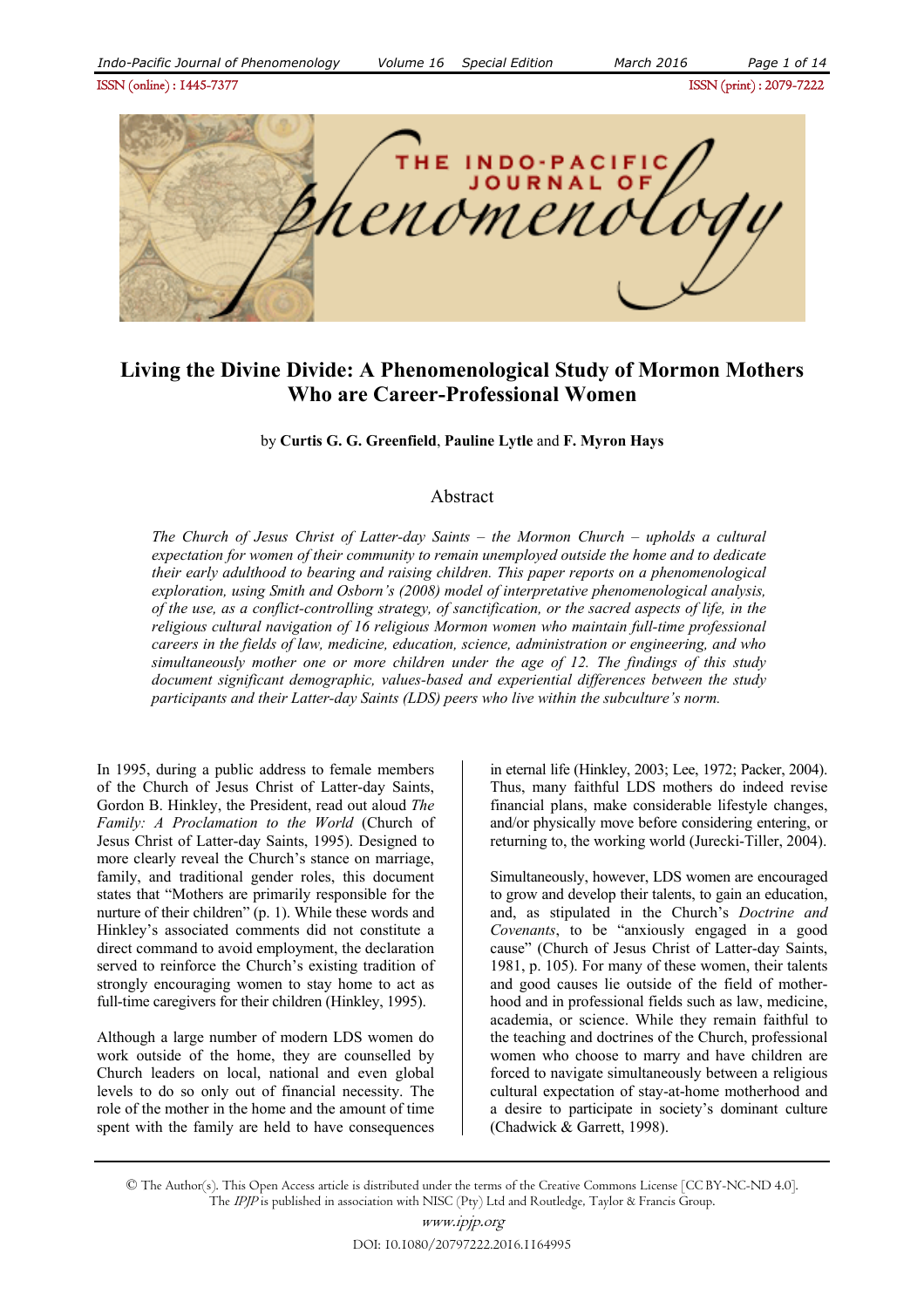While engaging in multiple roles has been noted as having positive benefits for employed mothers (e.g., Barnett, 2004; Crosby, 1991), this has also been associated with interrole conflict. Understood as the conflict that results when different facets of one's life create opposing desires, interrole conflict is commonly linked to feelings of depression, stress, anxiety, and anger (Greenhaus & Beutell, 1985; Phanco, 2004). To control these feelings, any of a myriad strategies may be used. However, in the case of career women with strong religious values, sanctification is extensively documented as the strategy most commonly used (Hall, Oates, Anderson, & Willingham, 2012; Oates, Hall, & Anderson, 2005; Walker, Jones, Wuensch, Aziz, & Cope, 2008).

Developed by Pargament and Mahoney (2005) as a model of psychological processing, sanctification is employed when individuals view particular facets of their life as having divine significance. In fact, among working women with Protestant and Catholic beliefs, high levels of sanctification of work have been documented as predictors of positive affect, work satisfaction, and the ability to deal with the subjective component of interrole conflict itself (Hall et al., 2012). While some research studies have explored the construction of family-friendly careers by limiting hours worked, the use of sanctification and attitudes toward full-time employment among professional women within the Mormon culture has not hitherto been explored (Jackson & Scharman, 2002).

In light of this, the aim of this paper is to explore the use of sanctification by, and to summarize the complex cultural negotiations of, LDS women who both mother children under the age of 12 and maintain a full-time professional career.

## **Method: Participants and Procedures**

The study (conducted by Curtis Greenfield) on which this paper reports was based on demographic and interview data collected from 16 participants selected in accordance with the prespecified criteria applied, the National Centre for Health Statistics (Mathews & Hamilton, 2009), and the Pew Research Centre (Cohn, 2009). To qualify for participation in the study, women had to meet multiple requirements that included being employed in a full-time position outside of the home, having an LDS temple recommend them (as evidence that the participant is highly engaged with her Church community and compliant with the Church's belief system), a single-partner marriage history of at least three years, and one or more children at home who at the time were 12 years of age or younger. All the women who participated in the study self-identified as heterosexual and were not planning to separate or divorce from their current husband. The participants selected were resident in eight states across the contiguous United States and were collectively involved in a range of professional careers including medicine, law, education, science, public relations, finance, and engineering.

Personal interviews were conducted with eight of the 16 participants (based on both the researcher's and the participant's availability), utilizing the following predeveloped set of questions:

- 1. What messages, if any, did you hear about motherhood while growing up? Where did those messages come from (Church related, family culture, other)?
- 2. Did you hear any messages about education? Did those messages ever evolve into career choices? What did you hear?
- 3. What do you now do professionally? Tell me a little bit about your job.
- 4. When did you decide to become a(n) XXXXX? How did you make that decision?
- 5. Do you now or have you ever wondered or feared that your career goals would limit you religiously (e.g., getting married, callings in the Relief Society, Celestial Kingdom)? What did that look like?
- 6. What about in other aspects of your life (e.g., motherhood, current relationship, and personal hobbies)? Do you feel like your career choice limits you at all?
- 7. Tell me about the amount of support or lack of support your husband gives in relation to your job. Do your children support you? How<sup>2</sup>
- 8. What about your parents? Do they support your career choice? How do they demonstrate it?
- 9. Did your husband or parents support your career differently before you had children? How?
- 10. Do you feel any support for your career from your Church community? Why or why not?
- 11. Many members of the Church believe that a woman's primary role is that of a homemaker. What do you think of that?

© The Author(s). This Open Access article is distributed under the terms of the Creative Commons License [CC BY-NC-ND 4.0]. The IPJP is published in association with NISC (Pty) Ltd and Routledge, Taylor & Francis Group.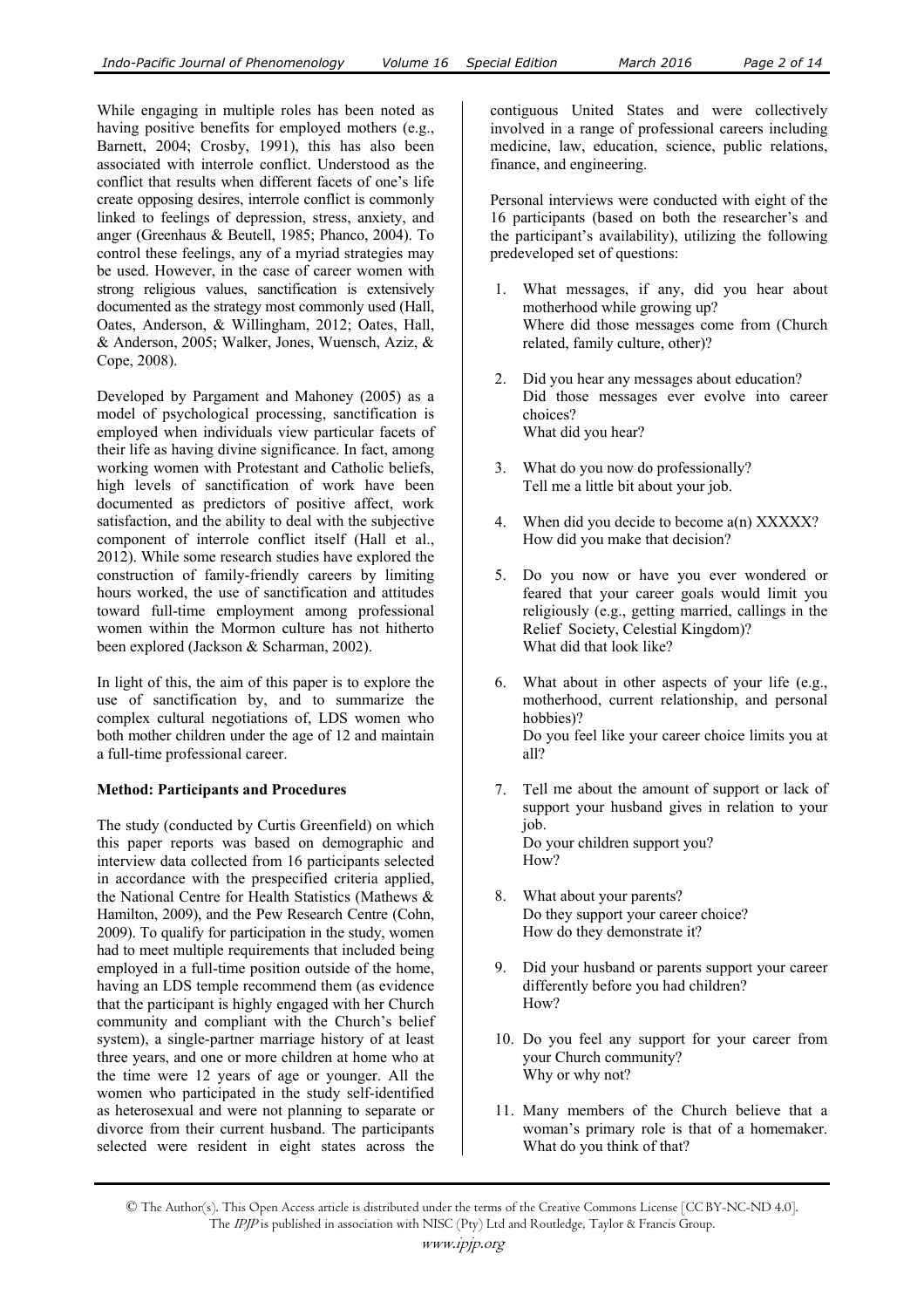Do you ever wish you could stay home fulltime? Why or why not?

- 12. When you tell your LDS peers that you are a(n) XXXXX, how do they react? Does that reaction change when you are talking to an LDS stay-at-home mom? Do the men of the Church ever ask about your career? Do those outside of the Church react differently? How do you cope with those reactions? How do you explain them?
- 13. Would you feel differently about yourself if you stayed home rather than working? How?
- 14. How does being a member of the Church inform your decisions in the workplace?
- 15. Do the people at work know that you are a mother? How do they support you in that?
- 16. Do they know you are a Mormon? Why/why not? How do they (or could they) support you in that?
- 17. In many ways you have been asked to live in two worlds. In the one you have your career obligations, in the other your responsibilities as a mother. How does your relationship with the Gospel affect those worlds? Do you feel like the Church ever pulls you closer to one and away from the other? How do you manage that?
- 18. How do you integrate these roles between motherhood, career, and Church?
- 19. Given your experience as an LDS woman who is also a career-professional and a mother, would you recommend your own path to the Church's young women? Why or why not?
- 20. If you were looking for a therapist or mental health professional, what qualities are important to you?
- 21. What could a psychologist do to help you navigate your stressors or to feel more personally fulfilled?

All the interviews were recorded, transcribed, and then individually coded and thematically analysed by the researcher and two research assistants. Procedurally, the coding and creation of themes was based on Smith and Osborn's (2008) model of interpretative phenomenological analysis, as follows:

- 1. An unfocused overview of each of the individual transcripts: Readers separately read the text to gain familiarity with the whole, drawing on their own feelings of personal empathy and meaning.
- 2. Personal interpretations: Readers reviewed each transcript individually and drew out similarities in language and meaning within the individual transcript to create themes.
- 3. Broad interpretations: Readers reviewed all the transcriptions, drawing parallels between them in respect of language, experiences, and feelings in order to explore consistency of themes.

The research team then met as a group to compare and contrast findings among transcripts. They found that the central themes discovered by each individual researcher closely mirrored one another such that no further breaking down of themes was necessary. To strengthen validity, these themes and the supporting statements excerpted verbatim from the interview transcripts were then presented to the participants who were not interviewed and who collectively acted as an internal peer-review.

Unlike their peers involved in the one-time personal interview, these eight participants, who had access to the database of themes, were allowed up to six weeks to share their thoughts. These participants were also encouraged to respond to one another's posted online comments, with these dialogues being supervised by the researcher. As it turned out, the eight women who participated in this phase of the research shared a rich anonymous dialogue with one another that added both substance and depth to the research findings.

## **Results**

The findings consisted of interpretative analyses of both the demographic data collected and the thematic content that emerged from the transcribed interviews. Summaries of the findings follow.

## **Demographic Findings**

When compared with both the national and the state of Utah averages, notable differences became evident between the study participants and their LDS peers. On average, the study participants first met their husband at 20.6 years of age and were married by the age of 23.8, over two years earlier than the national average age of 26, but almost three years older than the Utah average of 21 years (Cohn, 2009).

All the participants had completed a college degree, and over half of them had also successfully completed

<sup>©</sup> The Author(s). This Open Access article is distributed under the terms of the Creative Commons License [CC BY-NC-ND 4.0]. The IPJP is published in association with NISC (Pty) Ltd and Routledge, Taylor & Francis Group.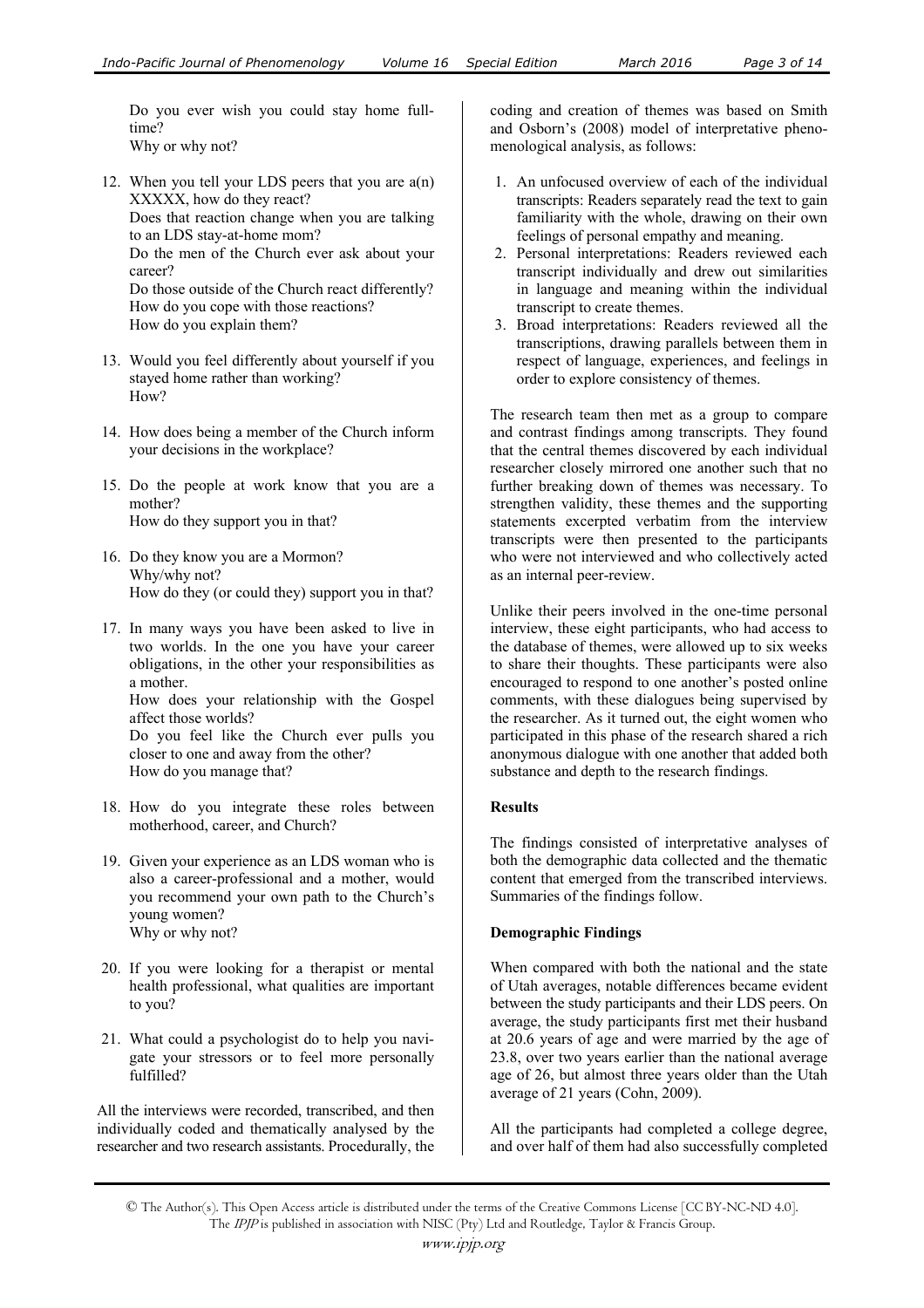a graduate degree. The average age at which the participants first gave birth was 28.8 years old, two years after the average age at which they completed their education/job training, and five years later than the average age that a woman first gives birth in the state of Utah (Mathews & Hamilton, 2009). Distinguishing them from the national average, 13 of the participants reported personally earning a salary at or above the national average.

Notwithstanding, the study participants appeared to be very aware of LDS cultural expectations. Fifteen of the participants reported having grown up in the Church, seven of whom reported gaving grown up in the "Mormon Corridor" of Utah, Idaho, or the more northern parts of Arizona where Latter-day Saints have a demographic prominence. Half of the participants had attended the LDS-administered Brigham Young University for one or more semesters. Six of the participants had served a full-time proselytizing mission for the Church, and 15 of the 16 participants were married to a man who had also completed a fulltime proselytizing mission.

## **Thematic Findings**

Five major themes were identified in the participants' responses that provide a deeper look into the personal experiences of LDS working mothers: (a) archetype, (b) deficits, (c) conflicting messages, (d) isolation, and (e) coping. Reflecting the experiences of these women, the direct quotations that follow are offered to both illustrate and substantiate each of the themes/ subthemes. These quotations come from either the study participant's personal interview or from the written conversation conducted by the reviewing participants. All the names used to identify the source are fictitious in order both to respect confidentiality and to protect the privacy of the participants. It also needs to be noted that various terms used by these women are specific to the LDS lexicon.

**Archetype of the Mormon woman**. Throughout the interviews, multiple references were made to the participants' experience of the demands imposed on them by themselves, their culture and their religion. Many of these demands were blatant comparisons with a "Molly Mormon" ideal, loosely understood as the perfect mother, wife, and Church member. Six sub-themes emerged that could readily be used to define a Molly Mormon: (a) early marriage and motherhood, (b) has home-centred hobbies such as canning food, (c) is active within the Church and has a calling (a role, duty or service one is asked to perform by the Church leadership), (d) is social within the Church, (e) does not complain, and (f) loves motherhood.

*Early marriage/motherhood*. The first subtheme can

be described as "gets married early and rushes into midlife/having children". During her interview, Ann spoke about pressures felt from her ward (an assigned congregational unit) and her family:

*You want to somehow like hurdle to middleage. You want to be there, you want to have the house, and I see the people in my family, in my ward, like I want to have kids when I'm 22. By the time I'm 30, I want to have kids and a house, and it's just like this whole sense of impatience that I don't really see in my other colleagues or other people or other interns that I interview at work. They're not kind of as anxious about getting to this mythical kind of middle-aged place with the suburban house and the backyard*.

Grace mirrored the same feeling. When reflecting on the role of motherhood in relation to the position of her office colleagues, she shared,

*It's not something that's relatable for them at all. Of course we're early 30s. None of them are married or even close, or even contemplating it in the near future. So it's not something that's relatable for them really at all*.

*Home-centred hobbies*. Ranging from genealogy to sewing, having a home-centred hobby seemed to be something each participant felt she should be doing. One of the participants also noted that many of these hobbies in fact become side businesses and questioned where the dividing line was between significant hobbies and work: "*If you don't make money at it, or enough money to support a family, does that make it okay? Working full-time for real money is not okay, but significant hobbies are okay and even praised*."

*Active within the Church/Has a calling*. Members of the LDS Church use the term active to refer to their level of participation in Church activities; having a visible calling or service that one is asked to perform by local Church leadership is considered by many as a hallmark of being religiously active. These concepts of being active and holding a calling evoked strong feelings from the participants. Kelly expressed her concern about the inequity between the role of men and women in terms of career and Church callings:

*I've served under bishops* [local Church leaders] *that will NOT call a president that works outside the home. The rationale? "Your children are sacrificing enough to be without you during the day. I can't ask you to serve in a calling that will take you away from your family even more." Funny, my husband has never had that conversation! On the flip side, some of my stay-at-home mom friends have* 

© The Author(s). This Open Access article is distributed under the terms of the Creative Commons License [CC BY-NC-ND 4.0]. The IPJP is published in association with NISC (Pty) Ltd and Routledge, Taylor & Francis Group.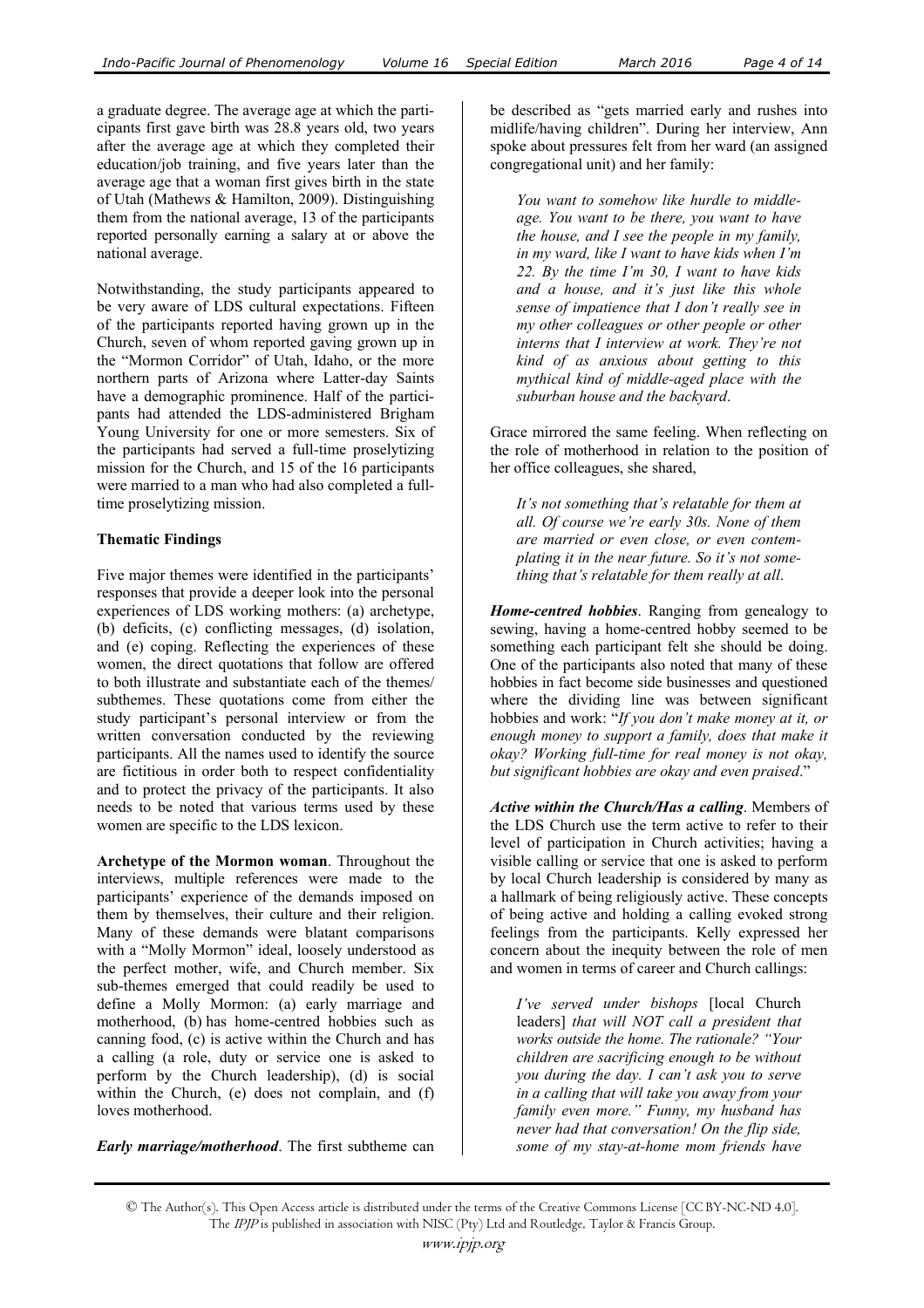*told me [that] they didn't feel like they were "grown up" until they got their first calling in a presidency*.

*Social within the Church*. Sociability was separated from activity because of the Church's unique blend of mandatory and optional events. It is obligatory for Church members to attend certain meetings and meet minimum requirements in order to attend LDS temple ceremonies. Other activities, such as weekday Relief Society (a Church group for adult women) meetings, are less formal and provide additional opportunities for socialization. The majority of the participants in this study felt that these more social activities did not meet their needs.

*Does not complain*. The fifth subtheme presented as "does not complain" was modified by two members of the reviewing participants as more accurately being "does not complain *publicly*". These two participants pointed out that complaints are indeed present, but are hidden behind a facade of overall happiness. This was substantiated as follows by Patty:

*There is a desire for Mormon women to put on the appearance that their internal life is perfect. We don't talk about our difficulties or struggles. We're really not very deep in our relationships. And I think blogs are absolutely evil for this – life is perfect, matching clothes, effortlessly planned activities every day. We do have this extreme desire to portray our lives as perfect*.

*Loves motherhood*. This subtheme represents a shared concern about having forced feelings of loving the act of motherhood. Regardless of physiological challenges such as post-partum depression or even simple preference, the feeling that one should innately love motherhood was common. In her interview, Frances shared, "*I've heard people say things like, 'There's nothing like being a mother', that 'Once you make the decision and have a child ... you NEVER regret it'*." Another participant referred to an LDS blog with the tagline "*If you aren't finding the joy in motherhood, you're doing it wrong*".

Other negative associations with the archetype were also shared by the participants. Outlined below, these stem from four main sources: (a) judgment, (b) guilt, (c) being seen as an enemy, and (d) setting up working mothers for failure.

*Judgment*. The idea of moving away, even slightly, from the created archetype was acknowledged by the participants as associated for them with fear that they would suffer negative consequences, typically from those who lived in conformity with the subculture's norm. Recalling a personal experience in this regard,

#### Eve shared:

*There are other people that – I know it's completely unintended, but they make comments in church meetings or along the lines of – I think it was about four or five months ago I was at a* [women's] *meeting and I was sitting there with a couple of my other friends, that ... we all are working moms, and there were some other people at the table that were all stay-at-home moms. One of the stay-at-home moms said something along the lines of "Well, I know my children are going to be much more righteous because I've been at home with them every day of their lives."*

When recalling even her own mother's reaction to her career, another participant said, "*I think she would prefer that I were home because she feels I do not technically need to be working. We wouldn't be homeless … she would prefer that I be home.*" Hence the judgment faced by these women can extend beyond their immediate wards into the sphere of their more personal relationships.

*Guilt***.** Many of the interviewees shared fluctuating feelings of guilt associated with working while raising their children in an LDS culture. Comments such as "*Maybe I sometimes feel like I'm doing the wrong thing*" or "*Maybe I feel a little bad, maybe a little guilty*" were not uncommon and were expressed in association with many topics.

This concept of guilt also received attention from the reviewing participants. Several of them commented on how they should not feel guilty for being who they are or for using their talents. Another participant noted that guilt about working was a product of her environment and referenced her experience in a major metropolitan city as different from that of women who live in more rural or suburban areas. Yet another referred to guilt as a general LDS cultural norm rather than as something exclusive to LDS working mothers. After responding to many of the other reviewing participants' thoughts, one woman said:

*I'm starting to believe that LDS feel guilty no matter what they do – I don't read my Scriptures enough, pray enough, can food, FHE* [Family Home Evening – a tradition of reviewing gospel concepts each Monday evening as a family] *without fighting, et cetera, et cetera – so I'm not sure that if I didn't work that my feelings of guilt would not just shift to some other activity*.

*Being seen as an enemy***.** While never intending to be extreme, many of the participants felt so opposite to

<sup>©</sup> The Author(s). This Open Access article is distributed under the terms of the Creative Commons License [CC BY-NC-ND 4.0]. The IPJP is published in association with NISC (Pty) Ltd and Routledge, Taylor & Francis Group.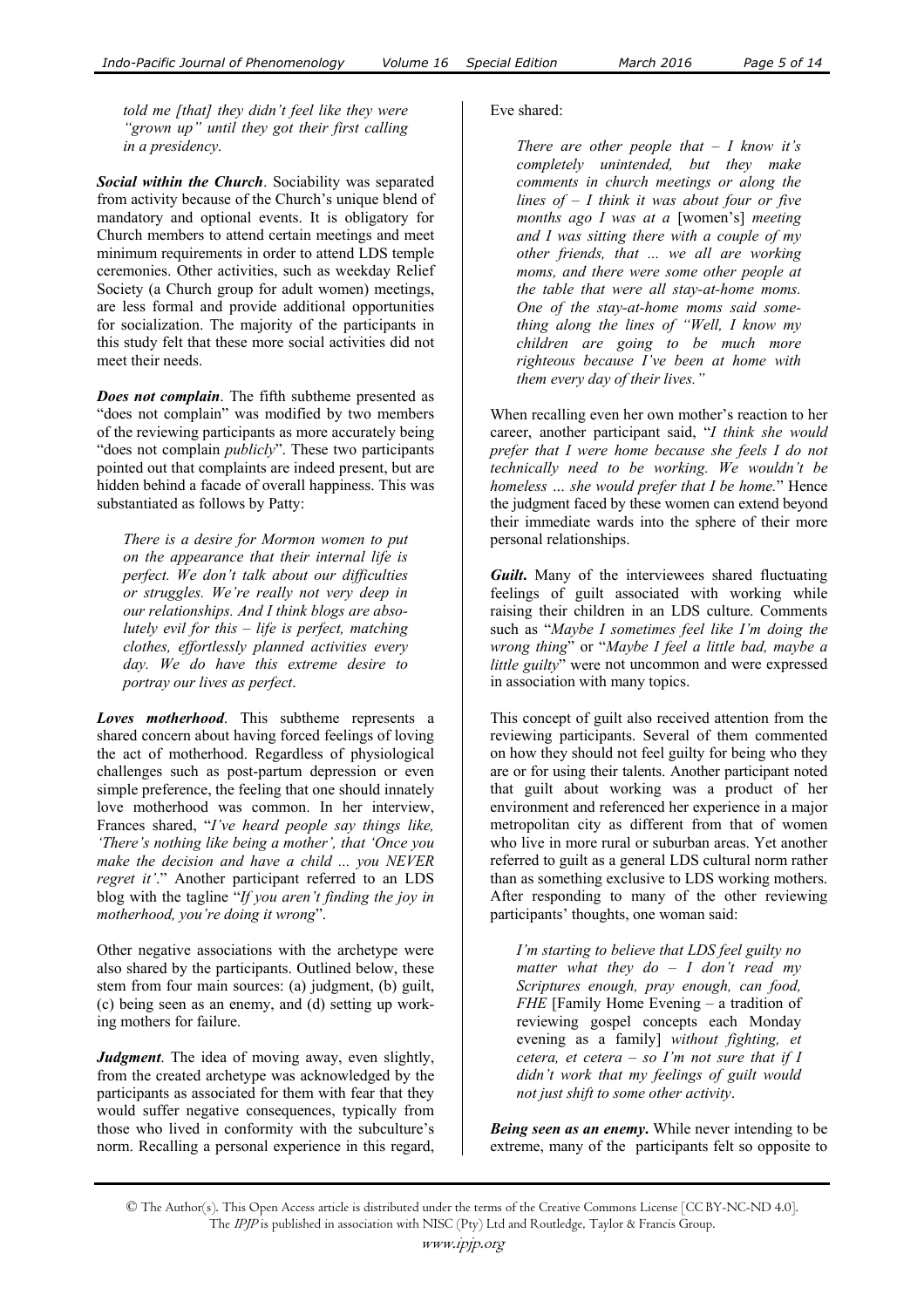Molly Mormon that they looked for release from her pervasive shadow even if it meant being seen as her rival. During her interview, Cathy shared her hopes about General Conference, a bi-annual meeting held in Utah that is broadcast to Church members world-wide:

*General Conference is something that I always want to hear a statement from somebody about women and careers and it being perhaps a choice. ... I wish someone at General Conference would affirmatively tell the membership* [of the Church] *– men and women – that it's okay for a woman to choose to work outside the home. However, I have never heard that and, realistically, I don't expect to hear it anytime soon – if ever*.

In response to the above statement, another participant referred to the General Conference address by Church leader Quinton Cook (2011):

We should all be careful not to be judgmental or assume that sisters are less valiant if the decision is made to work outside the home. We rarely understand or fully appreciate people's circumstances. Husbands and wives should prayerfully counsel together, understanding [that] they are accountable to God for their decisions.

While the message still carries a heavy caveat of eternal accountability if the wrong choice is made, it does move closer to Cathy's hope for public approval from the Church's pulpit.

*Failure*. The fourth negative association with the archetype was that it functioned to set up working mothers for failure. After she had become pregnant, Holly found that sharing the news became difficult precisely because she planned to continue working. She said of her LDS peers, "*They're not just wondering are you going to stay home or not. It's more of a 'You're going to stay home, aren't you?' I mean, that's what I experienced when I was pregnant.*" One of the other professionals candidly shared, "*If it weren't for the Church, I don't know if I would have kids yet. I probably wouldn't actually.*" Several of the reviewers agreed with this statement.

**Deficits**. Although recognizing that the Church offers much to its community both inside and outside of its actual membership, participants specifically used the term "deficits" to express: (a) the lack of prominent female role models in the Mormon subculture, and (b) the inability within the Church to discuss the role of female career-professionals.

*Lack of prominent female role models*. The first deficit was having no prominent female role models

within the hierarchy of the Church to emulate. When addressing this subject, Beth stated, "*I feel like I don't have any good role models for an LDS mom who has young children who is successful in her career and with being a mom*". Cathy also recognized the lack of role models for LDS women. She stated that she believed "*the world needs Mormon women working*", and that she would like to

*send the message to today's young women that working is an option; that you can feel like you're a good mother and a good member of the Church and also work.* [She would] *like to be that exception in some young woman's eyes*.

This statement was applauded by the reviewers, many of whom shared similar thoughts.

*Inability to discuss the role of female professionals within the Church***.** The second deficit discussed was that the LDS culture currently lacked the vocabulary to discuss female career-professional working mothers within the Church. Grace shared, "*The vernacular is really not there in the Church, I don't think, to be able to have a conversation about what you do.*" With regard to speaking of her career while at Church, Beth also stated,

*I feel like it's a kind of taboo subject. When I went back* [to work] *like I don't talk about it at Church. I don't – very few people I think know that I went back to work and I'm in the Relief Society Presidency, like I'm visible. People know who I am, but it's not something – it's not something that I talk about and I feel like it's not – I feel like it's taboo*.

Another participant professional agreed and brought up the concept of identity splitting. As a reviewer, she shared her thoughts in writing:

*I rarely speak of my job at church. In fact, I avoid the subject completely. When I'm at church, I feel like I have to give up my working identity and focus my conversations on participants* [those who partake of the sacrament and participate in worship, church meetings and other church activities] *about home and family*.

**Conflicting messages**. Perhaps due to the church culture's current inability to accommodate, and hence discuss, the concept of religiously active working mothers, a series of conflicting messages existed for many of the participants. Three messages in particular acted as points of confusion and anger for these women: (a) the inequality of parental expectations, (b) clashes in educational standards, and (c) feelings

© The Author(s). This Open Access article is distributed under the terms of the Creative Commons License [CC BY-NC-ND 4.0]. The IPJP is published in association with NISC (Pty) Ltd and Routledge, Taylor & Francis Group.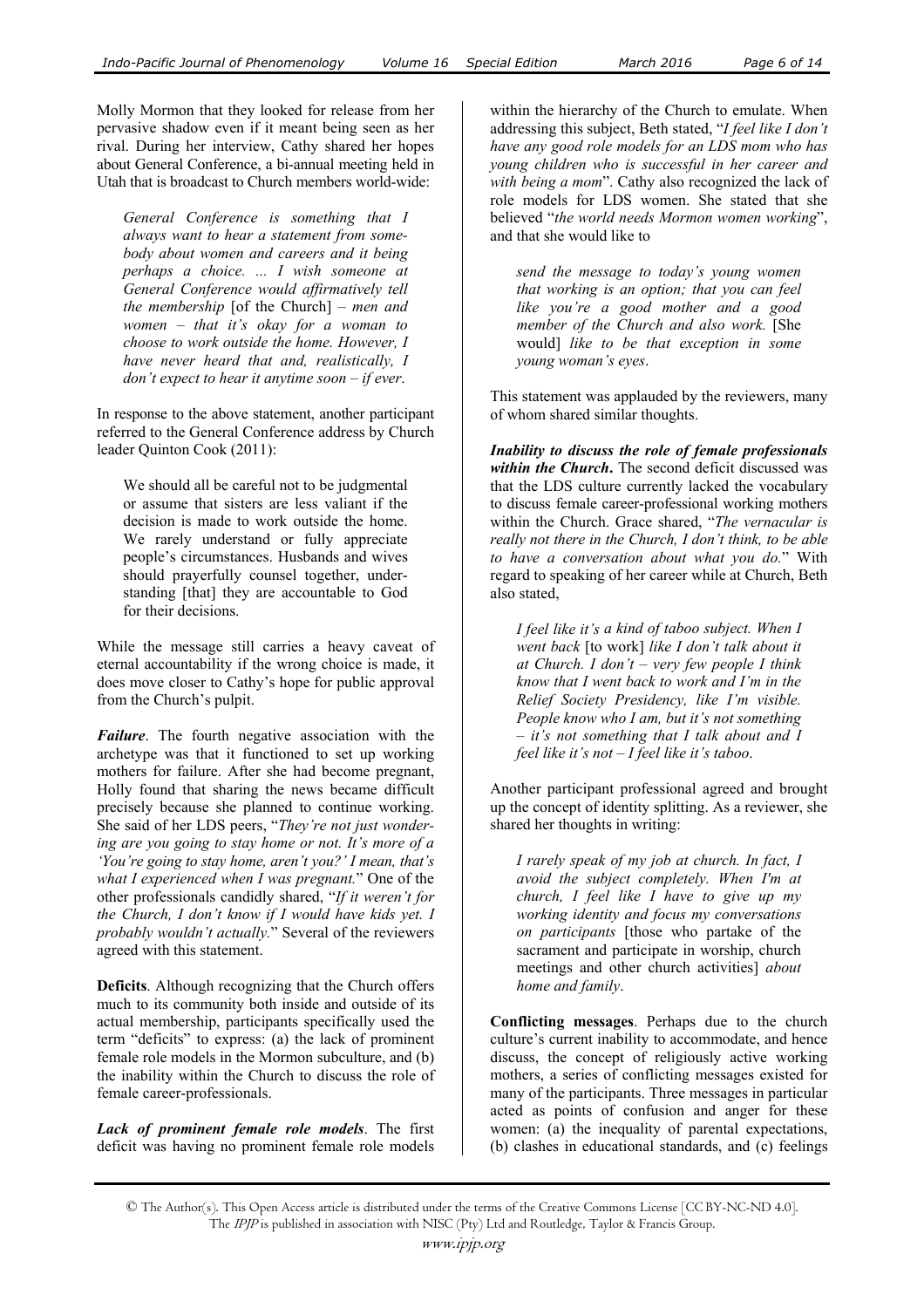of mixed Church support. A brief discussion of each of these mixed messages follows:

*Inequality of parental expectations*. Participants identified a vast difference in expectations between good mothering and good fathering. Ann, during her interview, expressed herself passionately about the different expectations of men and women respectively with regard to parenting. She stated:

*It's just like somehow parenting done by women takes ten times the time of parenting done by men to be good, right? So, if you stack the good mother on one side and the good father on the other side – good father, okay, that's a couple hours a week commitment before you hit that good threshold of like, okay, it's showing some interest, doing some homework. You would say that's two to five hours per week and then you kind of hit a good threshold. The women are kind of like to hit the I'm a good mother threshold, is more like 20 hours a week, 30 hours a week.* 

Frances experienced the same phenomenon among her community members in the Church. When asked how her LDS peers respond to her working, Frances exclaimed:

*Their reaction is, "I have no idea how you do that." It's not "I can't believe you're working" or "Do you wish you were home with your kids?" Sometimes they say, "Don't you wish you were home with your kids?", but most of the time it's "Oh my goodness, I cannot believe you can do all of that!" Which is funny, because men work full-time and no-one ever says to them "Oh my gosh, I have no idea how you're a dad and work full-time." But with the women it's funny because that is exactly the reaction: "How in the world are you a mom and work full-time?" And I don't know if that's because the idea is the woman is still taking care of the entire household and working full-time, but the man just works full-time. It is perceived that a woman who works full-time is doing twice as much work because* [she's] *doing the home work and the full-time work*.

Like the concept of guilt, the gender-based expectations surrounding parenting received a considerable amount of attention from the reviewers. Nearly every reviewer shared a personal experience or remark. Comments ranged from tasks that stay-at-home mothers engage in that frequently take them away from their children to "*non-offensively squash[ing] such expectations as they arise in conversation*". Although there was no consensus as to how best to deal with this issue, reviewers noted that this problem was not necessarily exclusive to the LDS subculture and was probably felt by working women in many different communities.

*Clashes in educational standards*. Educational obtainment acted as a point of both frustration and confusion for many of the women. Some of the participants believed that the Church not only explicitly espoused education as a way of preparing for motherhood, but simultaneously emphasized that education was a means of self-fulfilment and a vital step toward achieving a career outside of the home. With regard to this dichotomy, Eve stated, "*So I grew up always wanting* [children] *as a large part of my life, but also hearing that message of there should be a career, there should be self-fulfilment, there should be goals.*"

Given the state of global economies, a number of the women expressed frustration that the need to obtain an education, and particularly one that led toward a specific career track, did not receive more emphasis in the Church's programmes for young women. Reflecting on her own daughter's experience, Kelly stated:

*I have a 20 year old daughter, and she is STILL being taught that she should have education "just in case she has to work outside the home". There are no realistic conversations about the economic reality that most people her age WILL need to have a career. Even if she is able to stay home while her children are young, she's not going to be without a job her whole life. But the great majority of the lessons and activities for young women are focused on homemaking and family life. An example: last summer … the young men toured the local university campus and learned about what they need to be doing to get accepted there. The same evening, our young women learned to make throw pillows out of an old T-shirt!* 

Economic realities aside, many of the study's participants felt that the Church had outlined personal lifestyle choices that they were not all completely comfortable with. Opal spoke bluntly about this issue:

*The Church population also needs to recognize that for some women education/ career is not a Plan B; it's an integral part of our identity and calling in life. … I know that this is what God had in mind for me*.

While recognizing that she had chosen a lifestyle outside of the cultural norm of LDS ideology, Opal also stated that she felt judged for her decision: "*I think a lot of people think I'm sinning though.*"

<sup>©</sup> The Author(s). This Open Access article is distributed under the terms of the Creative Commons License [CC BY-NC-ND 4.0]. The IPJP is published in association with NISC (Pty) Ltd and Routledge, Taylor & Francis Group.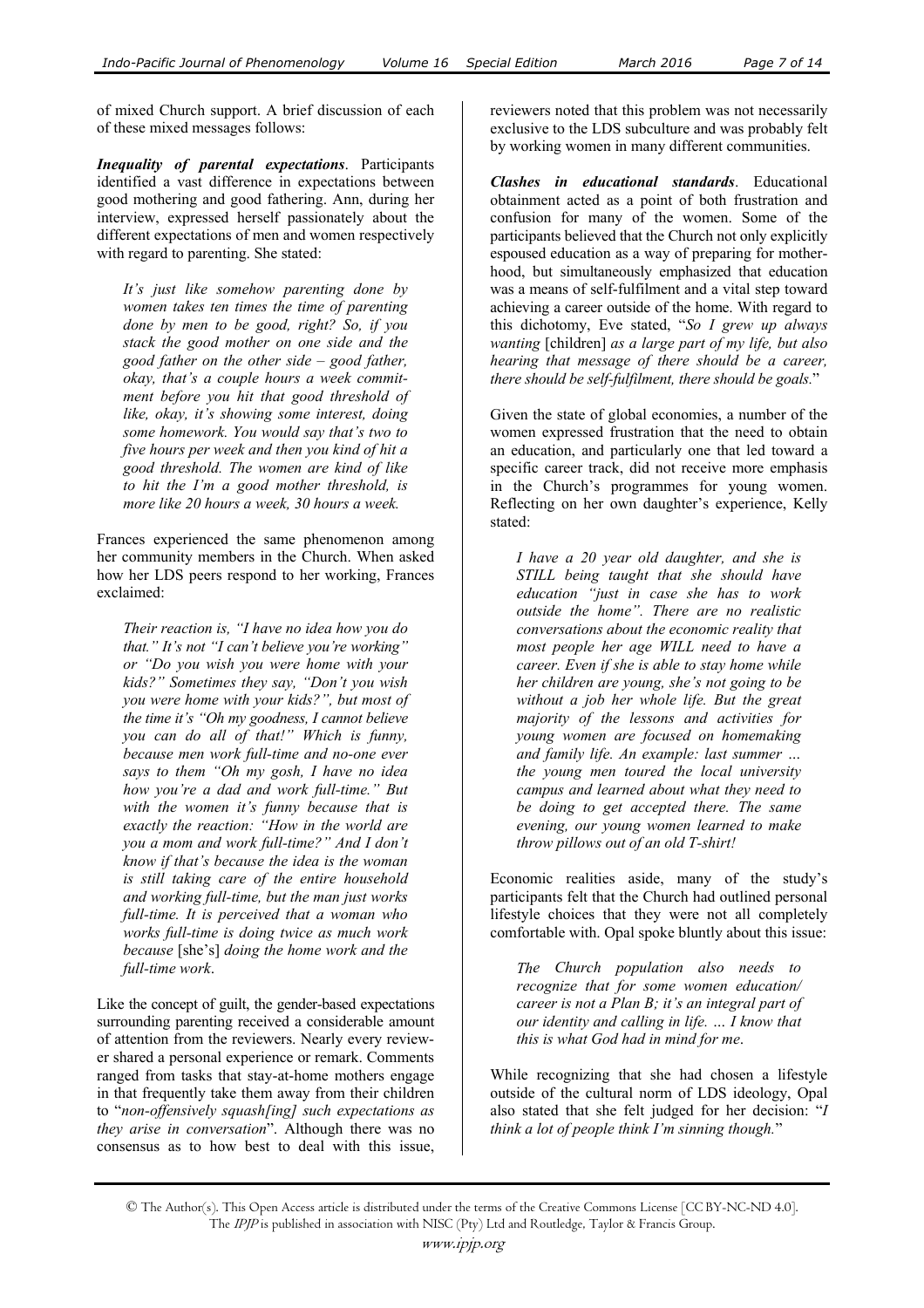*Feelings of mixed Church support*. Perceptions that the Church supports "us" and the Church does not support "us" presented points of confusion for the participants. These ranged from messages of inclusion for working women received from the pulpit followed by sermons of shame to community compliments and community slights. When reflecting on her having been dismissed from her calling after sharing that she was pregnant and would continue working, one participant said, "*It irritated me that they would say, 'We'll have someone else. Someone else who is not working can do this now. Someone else who stays home, they can do this now. You don't do this anymore.'...*".

**Isolation.** Feelings of isolation, loneliness, and/or exclusion were experienced by all the participants at varying levels. For some, these feelings were acute when reflecting on their time away from their children, while others experienced these emotions in relation to their Church peers. Three sources were identified as creating these negative feelings: (a) the different worlds lived in by stay-at-home mothers and career-professionals, (b) fear of being authentic, and (c) schedule limitations associated with working. Regardless of their point of origin, this theme was among the strongest for both the interviewees and the reviewers.

*Different worlds lived in by stay-at-home mothers and career-professionals respectively*. While many of the participants acknowledged dissimilarities in their lifestyle when compared with that of stay-at-home mothers of the dominant culture, Beth highlighted that the differences seemed more disparate between LDS stay-at-home mothers and their working female peers in the Church. These differences often cause the career-professional to feel like an exotic specimen. In respect of her experience of attempting to speak about her career with LDS stay-at-home mothers, Beth stated:

*I feel that I can't talk about the challenges of it … I feel like they're either kind of surprised and it's kind of a conversation stopper, "Ohhow's-that-going?" kind of thing, or I feel like they're very intrigued and they're almost jealous and it's almost like "Really?" ... That it's – this world that – you know when they're home with three or four children, it's totally different for them*.

One reviewer responded with a similar statement, noting that, in order to deal with the discomfort, she often turned for conversation while at Church toward the men. "*I don't have much in common with many stay-at-home moms, and our conversations are usually shallow. I often end up talking to men instead.*" It was noted that many of the Church activities geared toward women with children often created a chasm between the working and the non-working women. In this vein, Dianne said that she felt excluded socially:

*I'm not a part of like the Mommy and Me groups or I'm very much outcast, not necessarily on purpose, but I am not available for 10 a.m. play dates or park days in the middle of Fridays and* [name of child] *just doesn't know those kids as well as [she knows the] daycare kids*.

Iris struggled with the same feelings, commenting that she often felt as if her career acted as a source of judgment by her nonworking peers:

*It's been very difficult to have social relationships with ward members. I often feel like I don't fit in. I know part of it is because I can't come to the play dates or do service activities during the week, so I miss out on the social time. Sometimes though I feel that there's more judgment placed on me because I'm a working professional rather than just working. As if somehow if I worked at say McDonald's or Walmart I would be more accepted because it would be seen as a "hobby" rather than a career*.

*Fear of being authentic***.** The general feeling was that LDS working women cannot afford to be authentic with their peers. Because of the differences between their own and the stay-at-home mothers' life choices and lifestyles, or perhaps in spite of them, many of the study's participants felt that they could not risk sharing personal struggles or genuine feelings with members of their own Church community. Even when considering the general facade of happiness presented by the Molly Mormon image, differences in what the LDS subculture and dominant culture consider success make expressing their authentic feelings to members of the Church community risky for LDS professional women with children.

One of the participants actively struggled with this conflict. Recognizing her part in the conversation, she feared that,

*[If] I tell a Mormon I'm an attorney or I'm a working mom, I assume they have opinions about that, which may or may not be true. I assume that they disagree, but you know, they don't say anything and I don't – but when I tell someone who's not LDS, I don't have any questions about what they think. … LDS people, I assume they have opinions*.

*Schedule limitations associated with working*. Managing the multiple unrelenting tasks associated with work and parenthood is difficult in any cultural

<sup>©</sup> The Author(s). This Open Access article is distributed under the terms of the Creative Commons License [CC BY-NC-ND 4.0]. The IPJP is published in association with NISC (Pty) Ltd and Routledge, Taylor & Francis Group.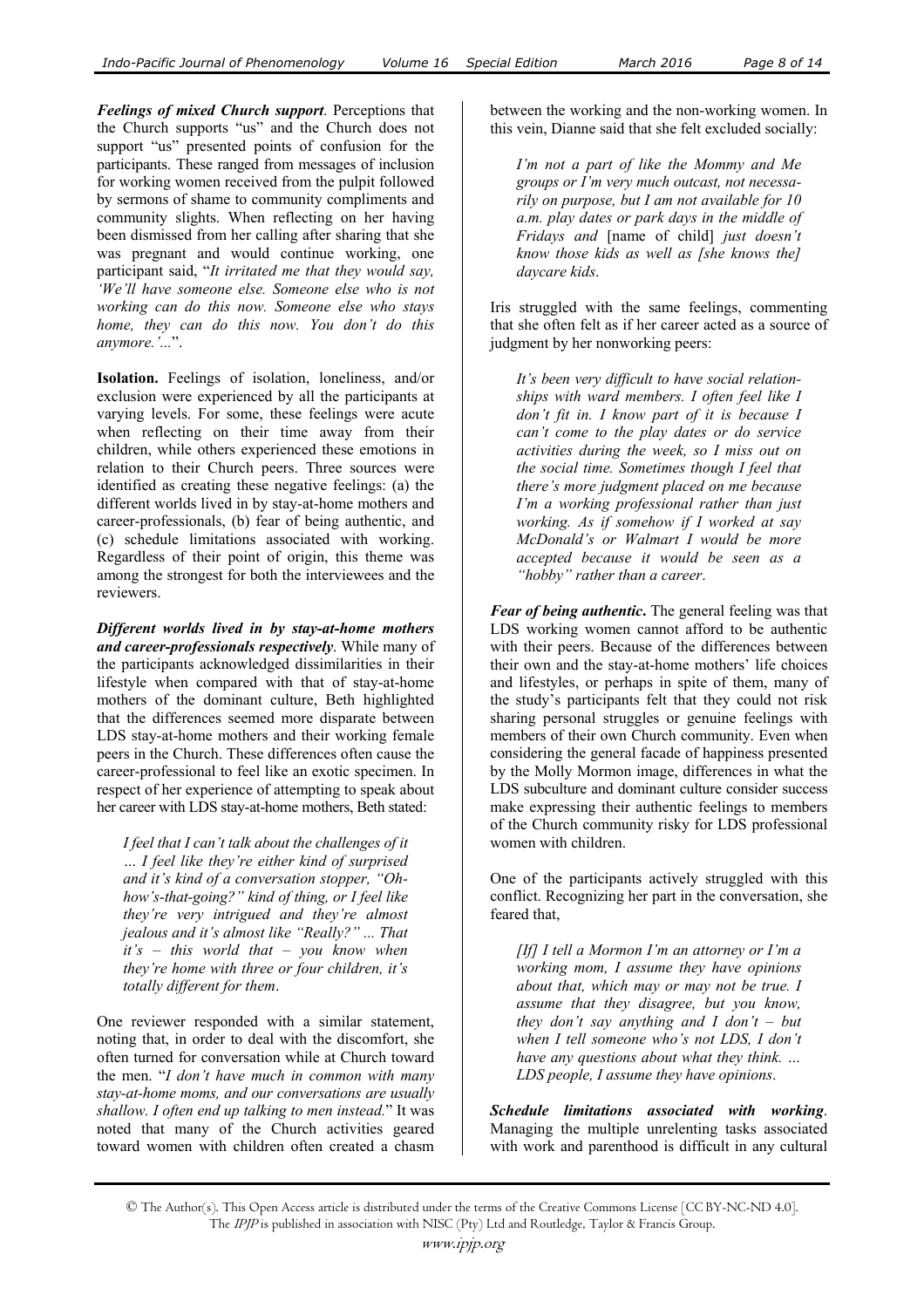system. For LDS women who have careers as well as children, the additional duties associated with Church responsibilities and cultural expectations add further stressors that must also be considered. Several of the participants spoke about the difficulties associated with weekly Family Home Evenings, daily prayer and scripture study, and meal preparation. Participants also often spoke about the strict personal and familial boundaries they have set to prioritize what can and cannot be accomplished. However, given the expectation of perfection discussed previously, many of the study's participants felt as if they were the only ones who did not accomplish everything.

Patty, one of the study's reviewers, contributed an interesting perspective on this issue. While acknowledging her own limitations as a working mother, specifically with regard to balancing home time and work commitments, she reminded the rest of the reviewing panel that "*being a stay-at-home mother has limitations too, but we never talk about those*".

Despite the participants having acknowledged their limitations, many of them still sought to do more and/ or felt remorseful about not trying harder. Whether this drive to accomplish is in reaction to the Church's perfect female archetype or innate to the characters of the study participants, this constant struggle to achieve provoked a considerable amount of stress. For many of the participants, this stress was related to their work accomplishments and required a certain amount of recovery in the form of downtime. These periods of relaxation generally being spent alone, they tended to result in missing Church activities.

One of the participants captured the essence of the stress/isolation issue. Accepting that the members of her LDS community shared a different definition of success, this participant chose not to attend optional church activities. In reference to this act of purposeful isolation, she stated,

*Spending time with stay-at-home moms who have no concept of what I do all day is a chore, and is often not worth my time or energy, for example, the Relief Society Enrichment meetings. I have tried to go so many times over the years in an effort to be a good member of the Relief Society and the ward, but it is never worthwhile for me. When I talk with stay-at-home moms in my ward, the conversation is often about their child's accomplishment of the day. I can't add in the events of my day, "I had a paediatric case who went into laryngospasm and desaturated; I had to treat the laryngospasm and resuscitate the patient", et cetera, et cetera, even though that's what's on my mind. First, they don't understand the jargon,* 

*and second, they aren't interested. As a result, many of my close friends aren't members of my faith*.

**Coping**. LDS working mothers use multiple methods to make sense of their world. These include having to make constant compromises, acknowledging personal and other limitations, and employing sanctification. Beyond this, the participant's relationship with her husband was pointed to as important in helping her emotionally navigate through her dual responsibilities as a career-professional and LDS mother.

*Having to make constant compromises*. Many of the professional women recognized that they often had to choose between their responsibilities. When asked how they integrated the roles of motherhood, church and career, most women simply said that they did not. While others, like Holly, were more positive, they nevertheless recognized that

*[On] any given day I can integrate two out of three … . Hence the fire. It's like, well, if I've got to teach a lesson in church, then forget answering work e-mails, and I'll do that and get that out of the way. Or whatever it is, it's just putting out a fire*.

Many of the participants spoke of constantly trying to find a balance between their Church, motherhood, and career responsibilities. When asked how she managed her complex schedule, Cathy stated:

*If everything goes as planned, it all works, but if one ball drops they all fall down. So, if I get sick, everything falls apart. If my nanny is sick, it falls apart. If I take on a big – I don't, but if I were to take on a big church commitment, then I'm sure work would suffer. I mean it's balance and it's a lot. I think I'm trying to put – if I tried to put everything on the scale to balance, it wouldn't fit. So, there are some things I just don't try to do, like every ward temple night, or every opportunity to give service for those sign-up sheets that come around in Relief Society. I just have to say – I say "no" to a lot of things*.

*Acknowledging limitations*. Like Cathy, many of the study's participants have had to learn how to say "no" to various personal, professional, and Church-centred requests. In acknowledging her limitations, another of the participants shared that "*it's gotten easier to say 'no' with practice, but I do still feel twinges of guilt that I don't have time to serve people or magnify my calling or go to the temple*".

Accepting this guilt, however, appears to be part of each participant's recognition that she wants, but can-

<sup>©</sup> The Author(s). This Open Access article is distributed under the terms of the Creative Commons License [CC BY-NC-ND 4.0]. The IPJP is published in association with NISC (Pty) Ltd and Routledge, Taylor & Francis Group.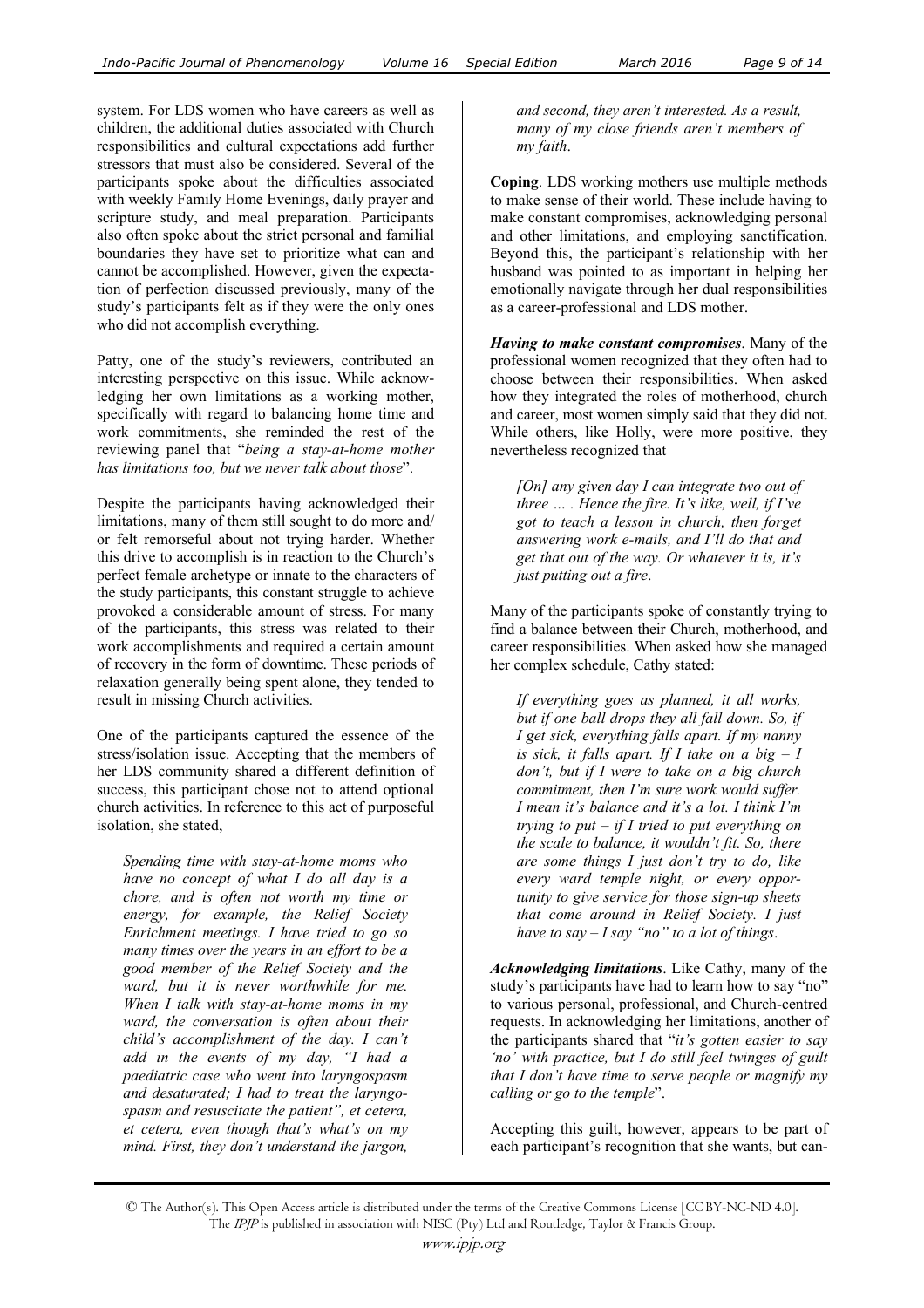not have, it all. Reflecting on how she maintains a balance, Grace said, "*I like working. I enjoy it. I enjoy what I do. I want all of it. But getting all of it, balancing all of it, is tricky for anyone*". Similarly, another of the professional women shared, "*It's like I still somehow in my brain think I can have it all. Somehow, I think that I can do both* [motherhood and career]".

*Employing sanctification*. While several participants consciously acknowledged their feelings of guilt or anxiety associated with their decision to live outside the norm of the Mormon subculture, nearly all of the women, when discussing their desire to maintain or grow their career, were able to share reasons that glorified LDS ideology. Walker et al. (2008) noted that individuals who are able to apply this level of sanctification feel more satisfied with their job and are more committed to their current work situation. Likewise, the majority of the participants in this study appeared to soothe themselves by aligning their decision to work with transcendent qualities – such as that maintaining a career was positive if it was a nurturing position, if it provided missionary or proselytizing opportunities, if it employed their Godgiven talents, or if it made them a better mother.

*Nurturing position*. Part of the Church's established doctrine of gender being that it is "an essential characteristic of individual premortal, mortal, and eternal identity and purpose", and that "Mothers are primarily responsible for the nurture of their children" (Church of Jesus Christ of Latter-day Saints, 1995), much can be said about sanctifying a career through a lens of nurturing. Keeping this in mind, Eve asked, "*If I can impact thousands of lives, where's the harm in that? Why wouldn't I, as an LDS woman, want to set an example of righteous nurturing to so many other people?*"

*Provided missionary opportunities*. Likewise, the Church's emphasis on proselytization, or perhaps the participant's history as a Church missionary, provided a means of sanctification. During her interview, Beth stated that she believed her career provided her with missionary opportunities. She stated:

*I feel like I have an opportunity to, in the workplace, share my testimony, in a way, of motherhood. That I can share the joys; that I can share snippets of that with people so they know, wow, [Beth] loves being a mom, she is good at her job and she loves being a mom*.

*Employed one's God-given talents*. The thought of capitalizing on God-given talents appeared to appeal to the women as they explored both their current career as well as their previous experiences. The response of one participant adamantly endorses this:

*When I was a girl and teenager, I remember thinking I wanted to be a career woman. Having kids wasn't part of what I naturally desired, but was definitely part of my surrounding Mormon culture. I think this is a big reason why I ultimately chose to become a physician, because to me it seemed like a worthy endeavour and something worthwhile of my time to take me away from my kids*.

Cathy agreed. During her interview, when asked to contemplate what it would be like not to have a career, she stated, "*I think I would feel like I wasn't using a lot of my skills. I am benefiting people around me that I wouldn't interact with if I was home.*"

*Being a better mother because of working.* Recognizing that many individuals need stimulation outside of their home environments, some of the participants acknowledged that personal temperament was a factor in their maintaining a career. Speaking of womanhood within the LDS culture, Dianne stated succinctly, "*We're made to multitask. and if I was just primarily a homemaker, I think I would go insane.*" Another participant agreed with her sentiment, adding that "*I assume this doesn't apply to most women who choose to stay home, but I know I'm a better mom because I work. My temperament requires it*."

*Supportive husband.* Most of the participants spoke of the amount of career support they received from their husbands. Many of the participants spoke of their husbands as being nontraditional or more liberal in their views on gender and employment than was usual within the Church. In many ways, this more liberal leaning appeared to be something that had been attractive, perhaps even unconsciously, to the participants even prior to marriage. Nancy nodded to this when reflecting on meeting her husband at Brigham Young University. She shared:

*Despite my husband growing up in a Utah household with a stay-at-home mom and traditional dad, he himself is completely nontraditional and very liberal in his views of gender and employment. That was very obvious to me when I met him, and it was one of the things that attracted me to him most. I found many guys at BYU absolutely distasteful because of their obvious quest for a Suzie Homemaker wife* …

In reflecting on a previous relationship, Grace also referred to preferring men with non-traditional LDS ideals. She stated:

*Ten years ago I was dating a guy who definitely would not have approved of me staying and continuing to work* [after the

<sup>©</sup> The Author(s). This Open Access article is distributed under the terms of the Creative Commons License [CC BY-NC-ND 4.0]. The IPJP is published in association with NISC (Pty) Ltd and Routledge, Taylor & Francis Group.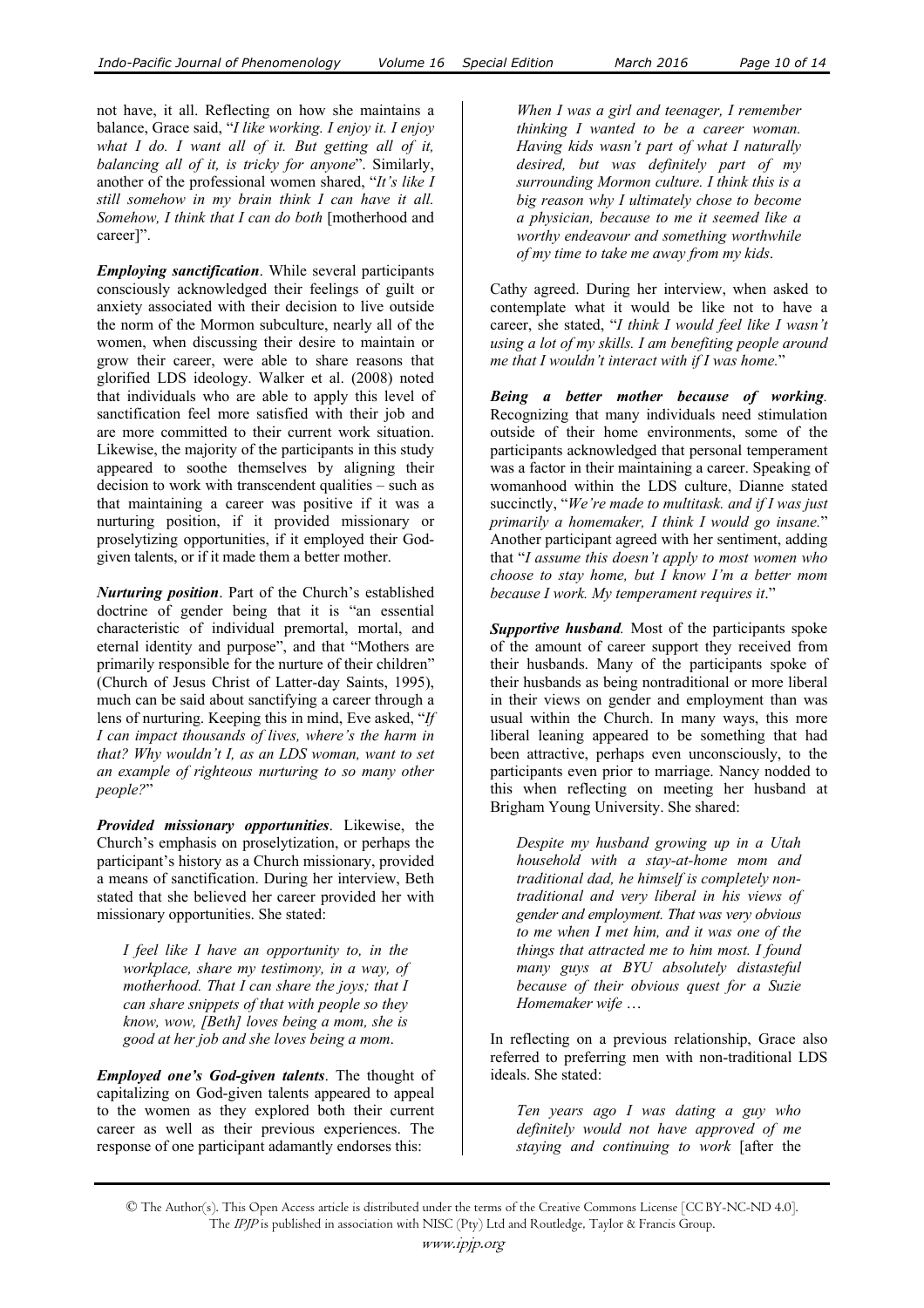delivery of my child]. *He was very conservative and just in all aspects of his life expected things to be a certain way – I mean ... we dated for a very long time, but it's a very good thing that we didn't get married*.

In their current relationships, the study participants' husbands' support seemed to go beyond traditional Church culture expectations and gender norms. Holly stated of her husband:

*He never pushes back if I need to work late, if an emergency comes up, if – he's a professional, he's got a lot – he has just as much if not more – I mean, he's a* [prominent calling in the Church]. *He's got a lot on his plate too, but anytime I ever call him, he never tells me, "I'm too busy, I can't talk to you right now". He always drops what he's doing to attend to my crisis, or whatever I need, or to be home with* [name of child] *if I can't be, very supportive that way. We're in the same field. He's actually a few years farther along than I am. So, his advice has been absolutely invaluable on how to navigate [my career]*.

Dianne echoed these statements, saying of her husband that "*he's really the only LDS male that I really confide in, and I think he's kind of a special case to where he's supportive of anything I want to do*."

### **Implications for Clinical Work and Conclusions**

Exploration of the lives and experiences of the 16 participants provided significant evidence that LDS women who maintain a career while also mothering a child/children under the age of 12 differ from their LDS peers both demographically and in terms of their values. The demographic differences include delayed first birth, more extensive and advanced educational attainment, and higher than national-average salaries.

The values-based differences weave throughout five different major themes. The first, *Archetype*, acknowledges the cultural expectations imposed upon all LDS women. The next two, *Deficits* and *Conflicting Messages*, recognize the challenges encountered by career-professional LDS women as they live under the shadow of the Archetype. The fourth, *Isolation*, reflects the social interaction problems experienced by these women and explores its likely sources. And the fifth, *Coping*, considers its resolution.

Strongest among these coping styles is sanctification. Like women of other religious traditions, participants in this study noted that their careers provided them with enviable transcendent qualities (Hall et al., 2012). By viewing themselves in their professional role as nurturers, proselytizers, and users of God-given talents, the participants' decisions to delay marriage and the conception of children, to pursue additional education, or to remain employed after childbirth, became more acceptable.

This study highlighted the primary issues that could affect an LDS professional woman's mental health. Psychotherapists need to be aware of the women's experiences of marginalization within the LDS community, the invisible identity of the professional LDS woman in the dominant culture, and the religious double-bind of being bicultural. This implies that the psychotherapist needs to be sensitive to the issues related to cultural diversity that influence the lives of LDS professional women who are mothers.

There were sufficient similarities among the study participants' experiences to conclude that most LDS women who both maintain a professional career and mother children under the age of 12 will face some degree of marginalization within their own religious community. While the occasional act of discrimination may well be deliberate, the overall experiences of the participants in this study reflected the unintentional microaggressive acts common to those experienced by other minority groups. Sue (2010) defined microaggressions as "brief and commonplace daily verbal, behavioural, and environmental indignities" (p. 5). The intra-Church microaggressions experienced by the participants were often a consequence of their own disinterest in and/or inability to adhere to the cultural norms outlined in the Archetype.

Workplaces free from the Archetype of the perfect LDS wife and mother can provide solace for the LDS career-professional with children. Yet, for many of these women, manoeuvring through the dominant culture also means carrying the burden of an invisible identity. Similar to the lack of authentic interaction characterizing their relationships with the female members of their religious congregations, the tacit differences in the definition of success and familial priorities often characterize the emotional depth of a workplace relationship. Even so, the LDS career woman may actually feel more at ease in her work community than she does in her own religious subculture.

The participants in this study reported experiencing negative reactions from their Church subculture and mixed reactions from the dominant culture. They both consciously and subconsciously chose to deviate from the LDS cultural norms. By acknowledging their limitations and constantly planning for compromise, the participants navigated between the dominant culture and the LDS subculture with some sense of assurance. As they weave between these conflicting mores, LDS career-professional women with children have become adept in accommodating their personal

<sup>©</sup> The Author(s). This Open Access article is distributed under the terms of the Creative Commons License [CC BY-NC-ND 4.0]. The IPJP is published in association with NISC (Pty) Ltd and Routledge, Taylor & Francis Group.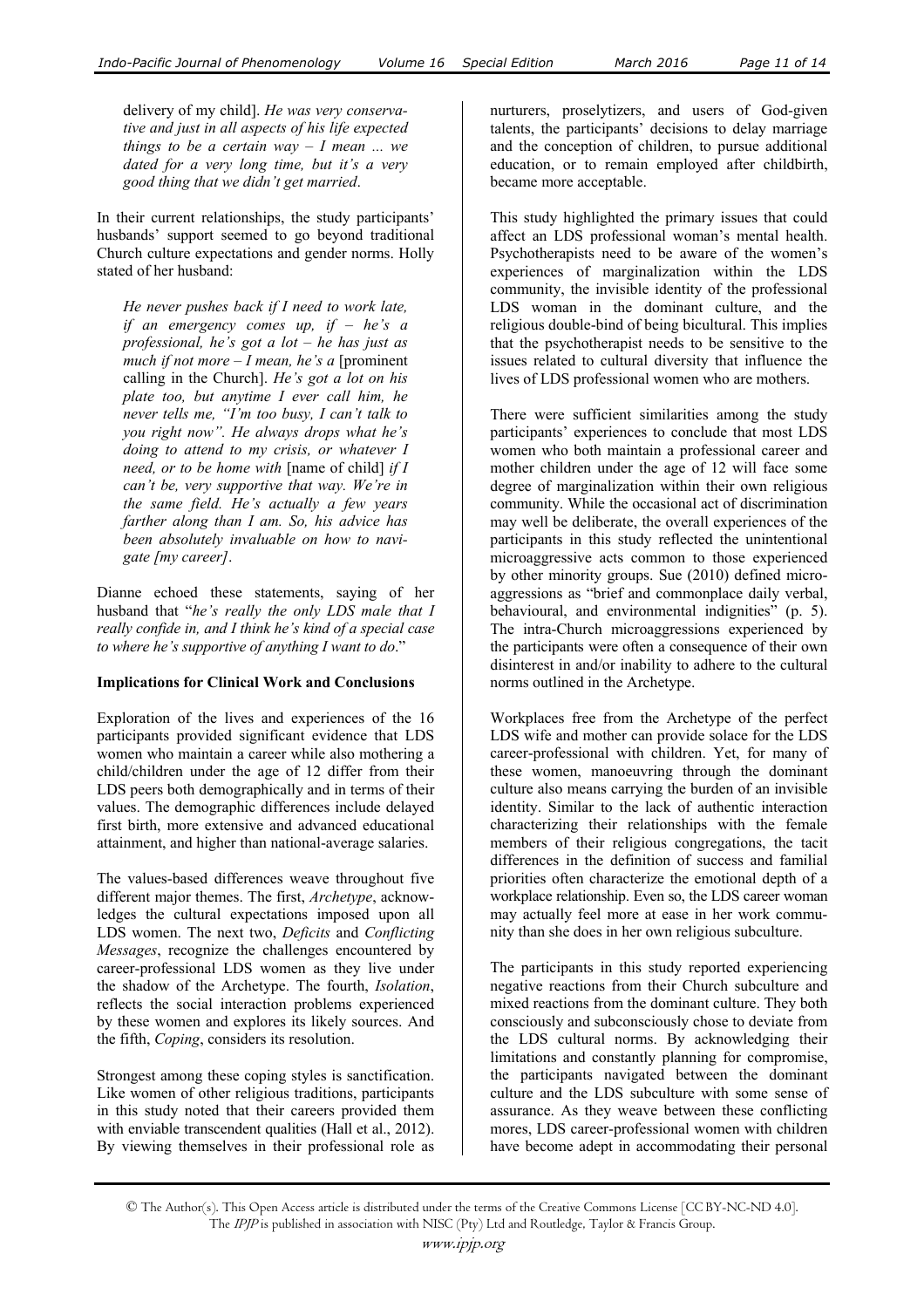presentation to the context. While appearing to be more comfortable with those who share their work ethos, they are able to diminish the importance to them personally of their involvement in the workforce in order to engage with the Church community.

In addition, these women demonstrated considerable reliance on their husbands for emotional and social support. While their increased age, social experience, neurological development, and relative maturity at the time of marriage, all factor into this relationship, their husbands' purported propensity to hold more liberal views of working women within the Church acted as both an initial point of attraction and a source of ongoing comfort for the LDS professional woman.

This study emphasized how female professionals who also mother children function within the Church's culture. However, by acknowledging the Latter-day Saints' early history of persecution, their expectation of Church members globally to share dietary and grooming standards, moral values, and age-related experiences, future research may explore how other members of this subculture interact both with each other and with other societal groups. This may include an exploration of these same women's experiences at work and of how, or if, each deals with the stigma associated with her family and/or faith values in her place of employment. Future research on sanctification and cultural negotiation could focus on LDS stay-athome fathers, LDS gays or lesbians, Church members who choose to remain single, or any other Latter-day Saint or population living outside of the Church's gender or cultural norms.

By acknowledging the unique cultural demands found in LDS populations, their supports and defences, as well as the very real stigma felt by these bicultural women, clinical psychologists are better positioned to provide effective psychotherapy for LDS women who both maintain a professional career and mother young children. However, to do so it is necessary first to embrace an understanding of spiritual belief systems as more than just a simple moral or philosophical compass, and instead to see them also as very real and viable cultures in and of themselves.

#### **Referencing Format**

Greenfield, C. G. G., Lytle, P., & Myron Hays, F. (2016). Living the divine divide: A phenomenological study of Mormon mothers who are career-professional women. *Indo-Pacific Journal of Phenomenology*, *16* (Special Edition: *Contemporary Phenomenological Research on Key Psychotherapeutic Issues*), 14 pp. doi: 10.1080/ 20797222.2016.1164995

#### **About the Authors**

*Curtis G. G. Greenfield American School of Professional Psychology Argosy University, San Francisco Bay Area*  E-mail address: cgg.greenfield@gmail.com



Curtis G. G. Greenfield, PsyD, attained his doctoral degree from the APA accredited American School of Professional Psychology. He completed both his internship and predoctoral residency in the San Francisco Bay area, working with an array of clients who were

experiencing depression and anxiety, relationship fractures, co-parenting issues, and other emotional struggles. Dr Greenfield went on to complete his post-doctoral residency working in care-homes and other acute care settings providing services for individuals diagnosed with Alzheimer's and Parkinson's Disease, Dementia, and Traumatic Brain Injury (TBI). While there, Dr Greenfield also led public seminars on aging and was a guest speaker at San Francisco State University.

Dr Greenfield specializes in working with older adults and their care-givers, with couples who are restructuring their relationship, and with adolescents/young adults who are exploring their relationships with self and others. He is comfortable working with clients from a multitude of faith traditions, and often explores how faith-based practices shape his clients' overall emotional well being. Dr Greenfield holds additional specialized certificates in Hypnotherapy and in Military Mental Health, and is a member of the American Psychological Association. He currently practises in the Tacoma, WA area with Allenmore Psychological Associates.

<sup>©</sup> The Author(s). This Open Access article is distributed under the terms of the Creative Commons License [CC BY-NC-ND 4.0]. The IPJP is published in association with NISC (Pty) Ltd and Routledge, Taylor & Francis Group.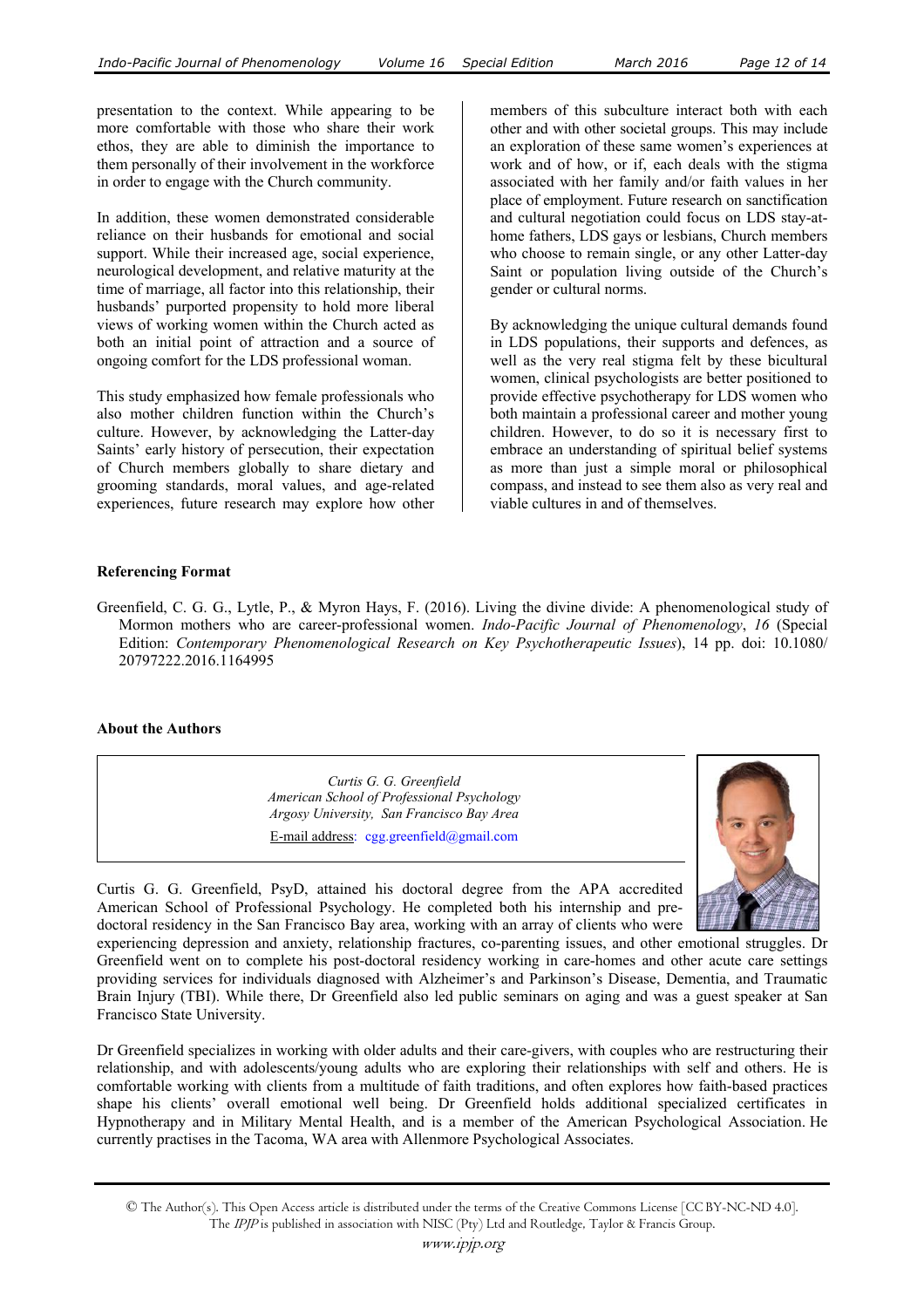

*Pauline Lytle American School of Professional Psychology Argosy University, San Francisco Bay Area*  E-mail address: pltyle@argosy.edu

Pauline "Polly" Lytle, PhD, graduated from the California School of Professional Psychology, Alameda, in 1992. She is currently an associate professor in the American School of Professional Psychology at Argosy University in the San Francisco Bay Area, and serves on the Board of Directors of the Alameda County Psychological Association and the Association

of Family Therapists in northern California. In her 22 years of graduate teaching in clinical psychology, she has taught courses on psychopathology, clinical interviewing, and family and couples therapy, conducted practicum seminars, and supervised clinical research proposal development. As a licensed psychologist, she has a private practice and supervises practicum trainees and post-doctoral interns at both the Pacific Centre for Human Growth and the Argosy University Assessment and Intervention Clinic. Her research interests include cultural diversity and clinical psychology, couples and families, psychopathology, and graduate school education.



*F. Myron Hays American School of Professional Psychology Argosy University, San Francisco Bay Area*  E-mail address: fmyronhaysphd@gmail.com

F. Myron Hays, PhD, ABPP, completed his doctorate in Clinical Psychology at the Pacific Graduate School of Psychology. He is Board Certified in Clinical Psychology through the American Board of Professional Psychology. In addition to his psychology training, he also

holds an MDiv from Golden Gate Baptist Theological Seminary and an MS in Genetics from the University of Arizona. He works as a clinician in the Department of Psychiatry at the Kaiser Permanente East Bay Medical Centre in Oakland, California. In addition to his clinical work in crisis intervention, Dr Hays also manages the psychology practicum programme and the APA accredited Postdoctoral Residency Programme. His research interests include applied cognitive psychology, the applied psychology of religion, and issues related to clinical psychology training and crisis management.

#### **References**

- Barnett, R. C. (2004). Women and multiple roles: Myths and reality. *Harvard Review of Psychiatry*, *12*(3), 158–164. doi: 10.1080/10673220490472418
- Chadwick, B. A., & Garrett, H. D. (1998). Women's religiosity and employment: The LDS experience. In J. T. Duke (Ed.), *Latter-day Saint social life: Social research on the LDS church and its members* (12th ed., pp. 401–424). Provo, UT: Brigham Young University, Religious Studies Centre.
- Church of Jesus Christ of Latter-day Saints. (1981). *The doctrine and covenants of the Church of Jesus Christ of Latter-day Saints: Containing revelations given to Joseph Smith, the prophet, with some additions by his successors in the presidency of the church*. Salt Lake City, UT: Church of Jesus Christ of Latter-day Saints. (Original work published 1835)
- Church of Jesus Christ of Latter-day Saints. (1995). *The family: A proclamation to the world*. Retrieved from http://www.lds.org/library/display/0,4945,161-1-11-1,00.html
- Cohn, D'V. (2009). *The states of marriage and divorce* (Pew Research Centre Report). Retrieved from http://pewsocialtrends.org/2009/10/15/the-states-of-marriage-and-divorce

<sup>©</sup> The Author(s). This Open Access article is distributed under the terms of the Creative Commons License [CC BY-NC-ND 4.0]. The *IPJP* is published in association with NISC (Pty) Ltd and Routledge, Taylor & Francis Group.